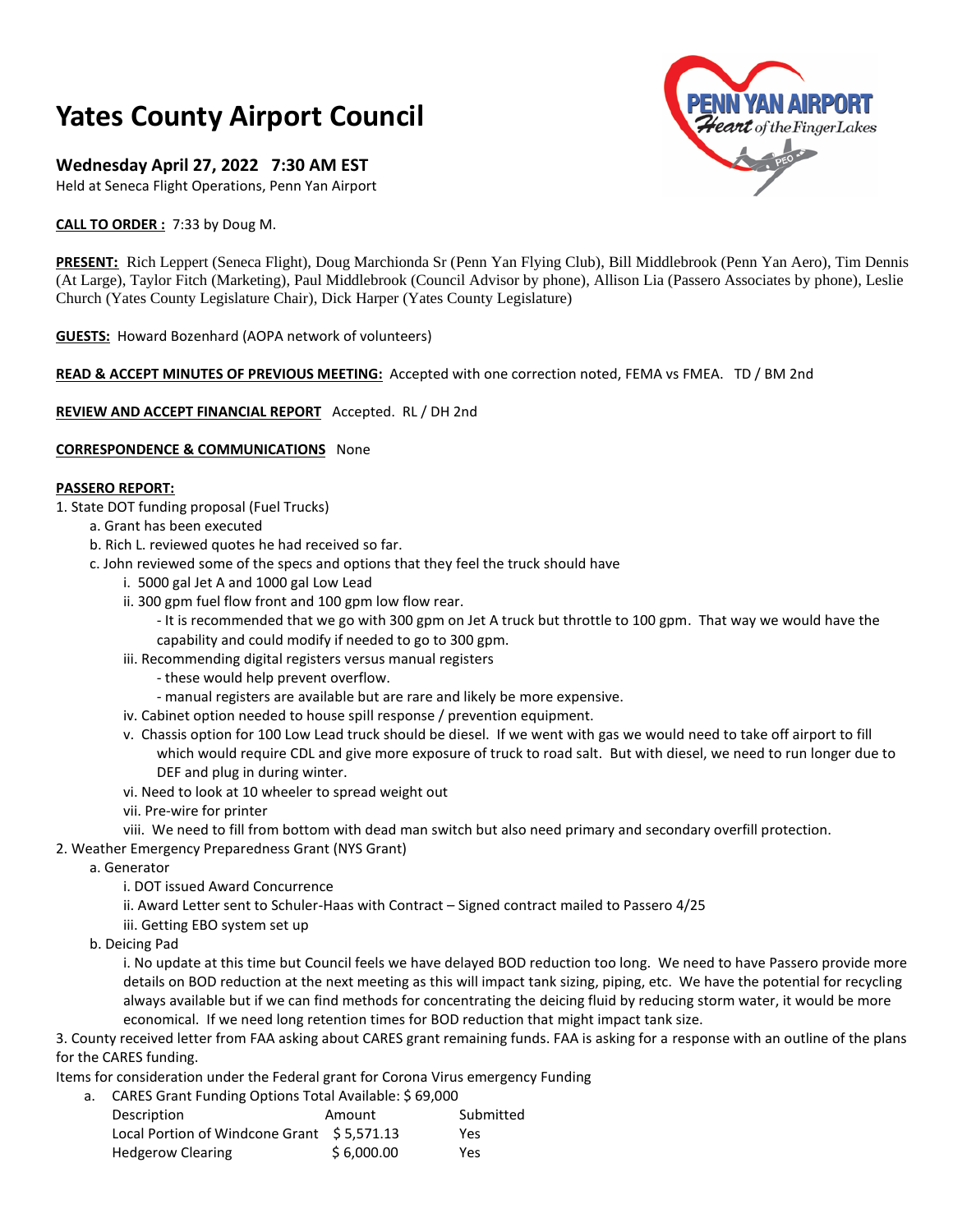| Upgrade Security System    | \$19,300.00 | Yes (\$9,965) |
|----------------------------|-------------|---------------|
| Heating @ Hangar           | \$17,500.00 |               |
| Fence Repair               | \$11,000.00 |               |
| TOTAL \$59,371.13          |             |               |
| Funds Remaining \$9,628.87 |             |               |

### b. CRSSA Grant Funding Options Total Available: \$ 23,000

CRSSA Funding - Can be used for costs related to operations, personnel, cleaning, sanitization, janitorial services, combating the spread of pathogens at the airport, and debt service payments

Description **Amount** Submitted

Discussions on what might fall under "operations". Can items such as the replacement brushes for the broom, de-icing chemicals and electrical be used in CRSSA. Rich to send Allison a list of items that might be considered.

c. ARPA Grant Funding Options Total Available: \$ 59,000

ARPA Funding – Can be used for costs related to operations, personnel, cleaning, sanitization, janitorial services, combating the spread of pathogens at the airport, and debt service payments

| Description         | Amount                      | Submitted |
|---------------------|-----------------------------|-----------|
| Sewer District Fees | \$40.871.00                 | Yes       |
| TOTAL \$40,871.00   |                             |           |
|                     | Funds Remaining \$18,129.00 |           |

#### 4. Progress on GPS approach for 10/28

#### a. Delayed

## 5. Five-year plan review

a. ACIP plan was discussed.

i. Acquire Easements: FAA feels easements will not happen in 2022. Will likely do easements and design in 2023. - Dick did meet with Mr. Reiff and went over the potential FAA airspace easement map and advised Mr. Reiff that appraisers would be visiting in a few weeks but would contact him prior to their visit so he could walk with them.

- b. Open and Upcoming grant list is attached
	- i. Deicing Equipment Awaiting Grant
		- ii. Extend Parallel Taxiway B Awaiting Grant

## **SENECA FBO REPORT:**

- 1. Airport general conditions
- 2. Revenue, occupancy and condition of T hangars
	- 100% Occupancy and 5 on the waiting list
	- Council feels we need to put T Hangers on the agenda for the next meeting with a high priority.
- 3. Open house for Legislature still holding on this for now
- 4. Electric charging station proposal from Beta Technologies
	- No news from Beta Technologies
- 5. Winter Operations
	- Replacement brushes received
	- We currently have 15% of the deice chemical left from this year. As prices are lower at this time of the year, Airport Council also recommends purchasing what we will need for next year.

#### **OLD BUSINESS (ALL):**

- 1. Fence Repair from washout
	- Double M fence was awarded the bid by Legislature. Contract has been developed by Scott Falvey but snag with insurance requirements (workers compensation and liability insurance). Working with Double M to get signed contract in place.
- 2. Surveillance System
	- Everything has been installed except the beacon lift got stuck in the mud
- 3. Right Brothers Aviation No response. Will remove from agenda.